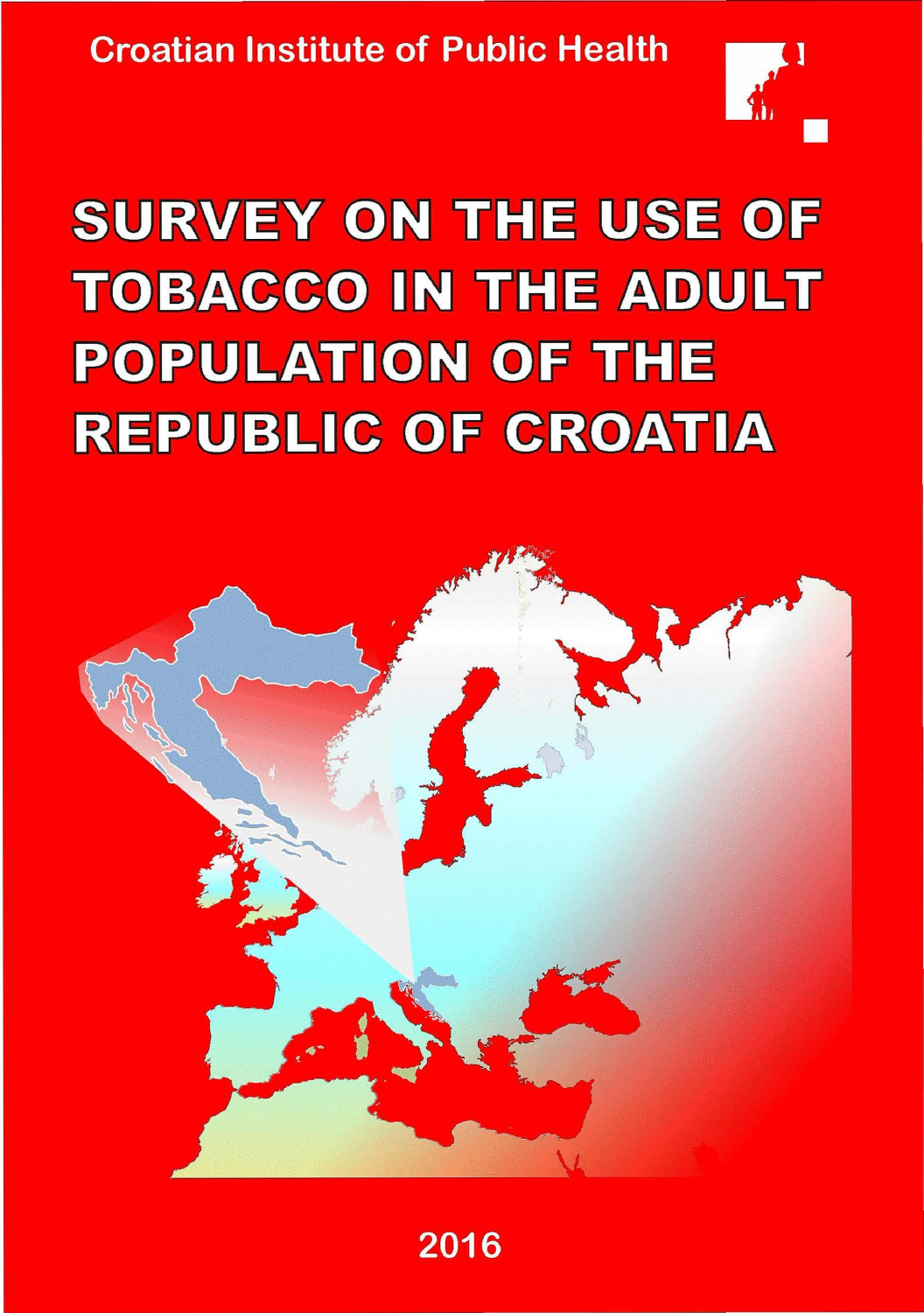**Croatian Institute of Public Health** 

# **SURVEY ON THE USE OF TOBACCO IN THE ADULT POPULATION OF THE REPUBLIC OF CROATIA**

**(Tobacco Questions for Surveys - TQS)**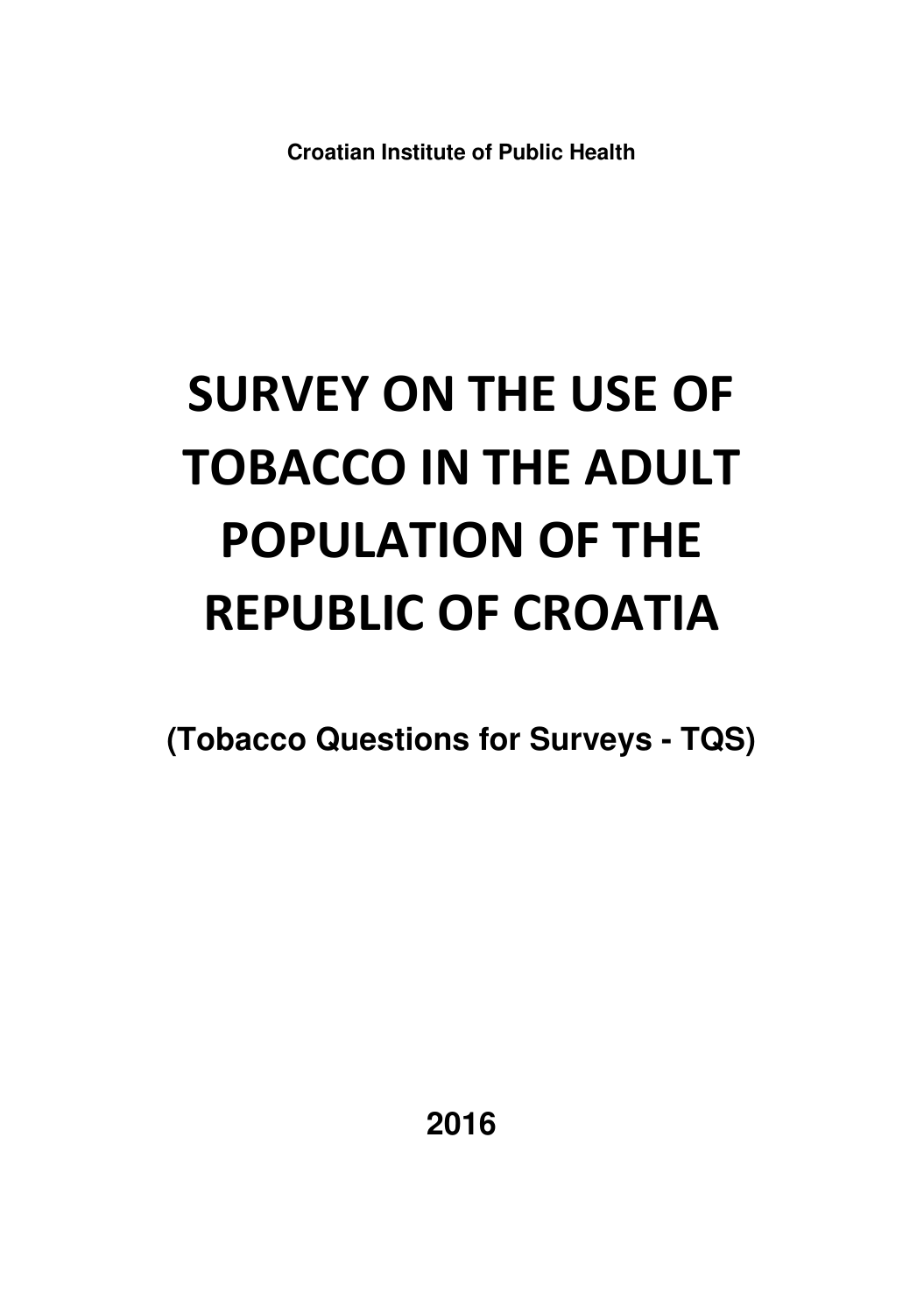#### **SURVEY ON THE USE OF TOBACCO IN THE ADULT POPULATION OF THE REPUBLIC OF CROATIA**

**(Tobacco Questions for Surveys - TQS)** 

**Translation of publication:** 

#### **ISTRAŽIVANJE O UPORABI DUHANA U ODRASLOJ POPULACIJI REPUBLIKE HRVATSKE**

**(Tobacco Questions for Surveys - TQS)** 

#### **2015.**

ISBN 978-953-7031-58-9

#### **Publisher:**

#### **Croatian Institute of Public Health**

Zagreb, Rockefellerova 7

www.hzjz.hr

#### **Authors:**

Vlasta Dečković-Vukres, MD, PhD

Ana Ivičević Uhernik, MD, PhD

Sandra Mihel, MD

## **Editor:**

Tomislav Benjak, MD, PhD

This study was conducted thanks to financial support from The National Foundation for the Centers for Disease Control and Prevention, Atlanta, Georgia, US

Graphic design and prepress: Mario Hemen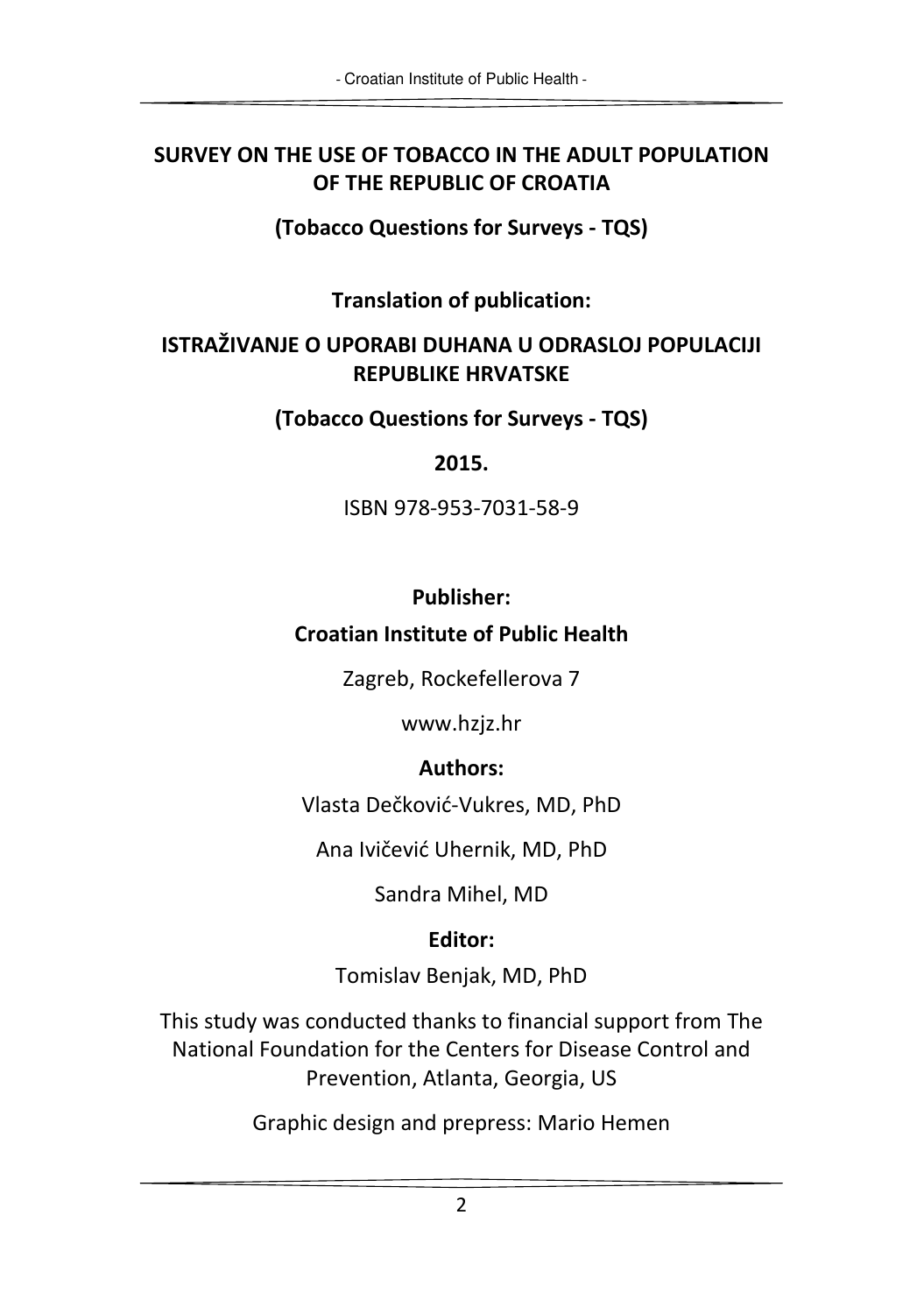# **Contents**

| NOTICING ANTI-CIGARETTE SMOKING INFORMATION 19 |  |
|------------------------------------------------|--|
|                                                |  |
|                                                |  |
|                                                |  |
|                                                |  |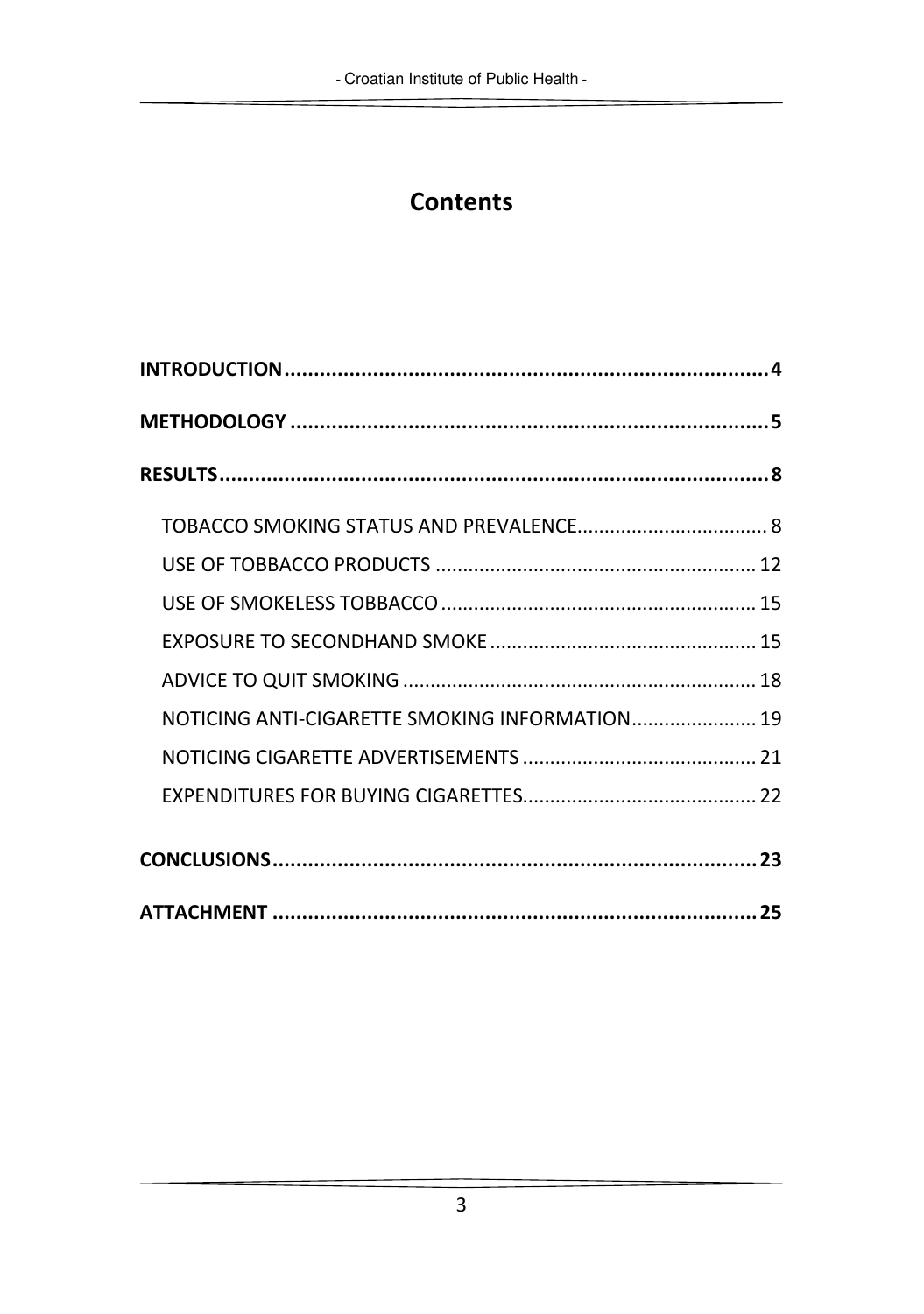# **SURVEY ON THE USE OF TOBACCO IN THE ADULT POPULATION OF THE REPUBLIC OF CROATIA (Tobacco Questions for Surveys - TQS)**

#### **INTRODUCTION**

Smoking is a preventable cause of premature death and morbidity worldwide. Every year in the world over 5 million people die from diseases caused by smoking. One of the key components of a comprehensive global control of tobacco use is the establishment of effective and systematic research that would enable obtaining of the comparable data.

The World Health Organization (WHO) and the Center for Disease Control and Prevention (CDC - Atlanta, USA) with the help of partners launched the implementation of the Global Tobacco Surveillance System (GTSS) to stimulate countries, on the basis of the data obtained, to develop control programs of tobacco use. Global Tobacco Surveillance System (GTSS) includes collecting data using three surveys focused on young people: Global Youth Tobacco Survey (GYTS - in Croatia was conducted in 2003, 2007, 2011, and is currently being conducted in 2015/2016.), Global Health Professionals Student Survey (GHPSS - in Croatia pilot project in 2005 and 2011), Global School Personnel Survey (GSPS)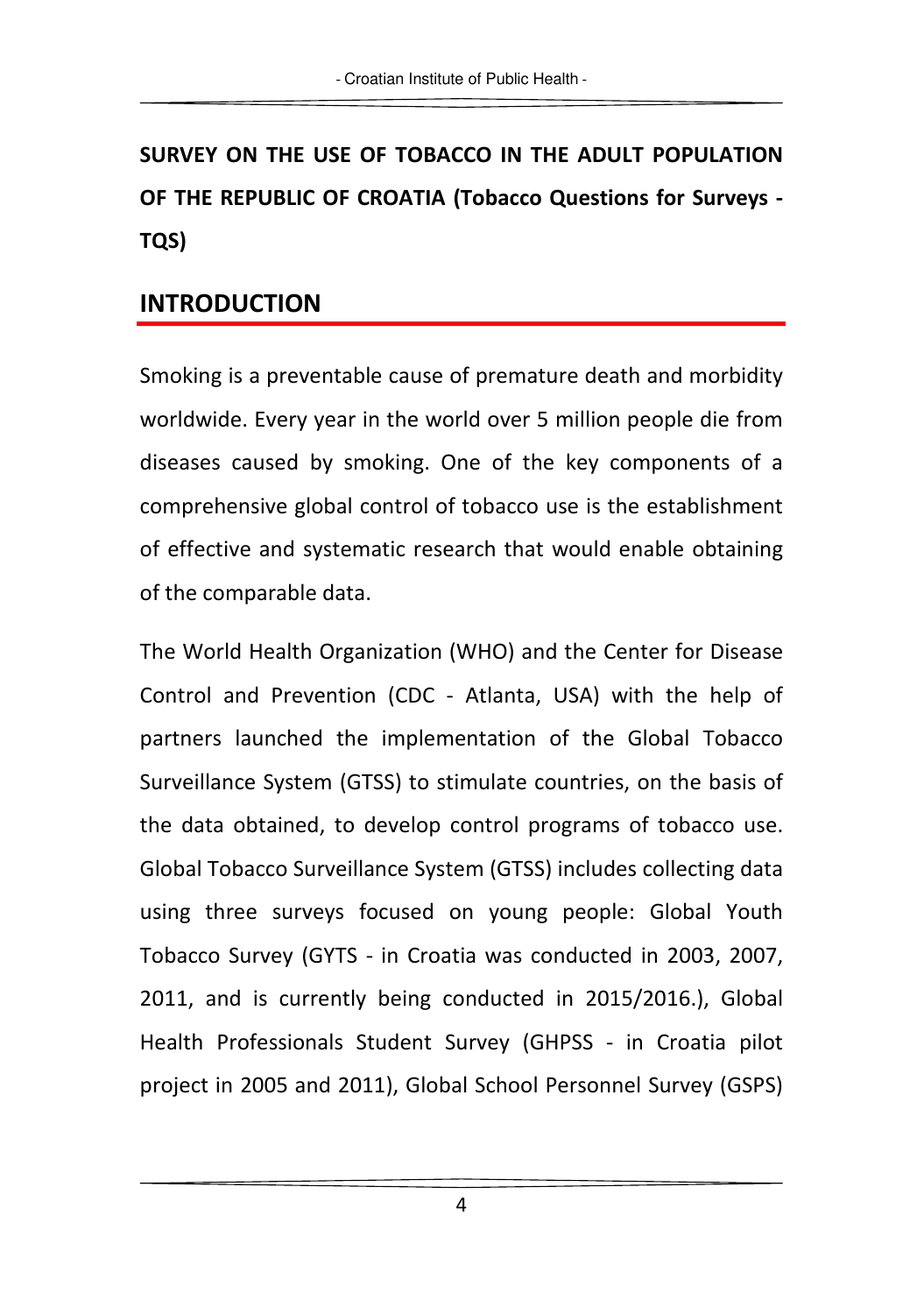and survey oriented to adult population Global Adult Tobacco Survey (GATS).

Global Adult Tobacco Survey, a survey conducted in many countries around the world, allows getting comparable data on the use of tobacco products among adults from different continents and from different cultural environments. Countries can conduct this survey as independent research in whole or may choose modulus i.e. a set of questions called "Tobacco Questions for Surveys" and include them in another national survey.

The second wave of The European Health Interview Survey (EHIS 2) was conducted in Croatia in 2014/2015. In order to additionally investigate the use of tobacco products, questions "Tobacco Questions for Surveys" were included in this national survey. Research was conducted by Croatian Institute of Public Health in cooperation with network of county institutes, Croatian Bureau of Statistics, Ministry of Health, and with the assistance of WHO-Regional office for Europe and the WHO Country Office, Croatia.

## **METHODOLOGY**

In this survey, the target population was all persons aged 15 years and older living in private households on the territory of the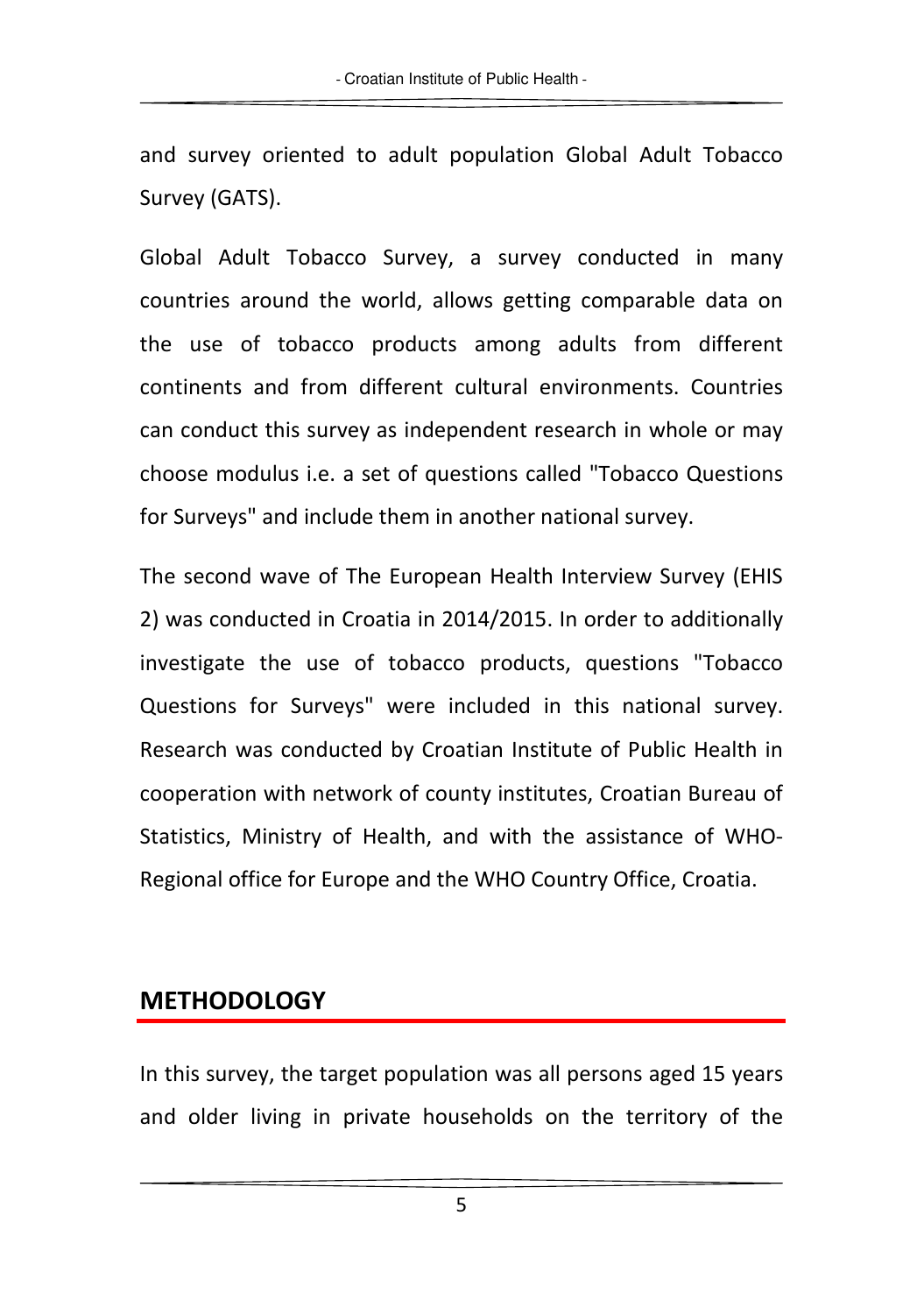Republic of Croatia. Persons living in collective households (homes, boarding schools, convents, hospitals, etc.) were not included in the survey.

The sample frame was based on the data from Census of Population, Households and Dwellings 2011, and the sample was prepared in the Central Bureau of Statistics. Sample design was a two-stage stratified. Dwellings were selection units of the sample for this survey. Each dwelling contained one or more households. There were 3140 households selected in the sample, and within the selected households all individuals who were at least 15 years old at the time of the survey were interviewed.

European Health Interview Survey and associated TQS module were carried out from April 2014 to March 2015, using the method of a face-to-face interview with paper-and-pencil (PAPI).

All respondents received to their home addresses a letter of invitation in which they were asked to participate in a survey. Respondents were contacted by interviewers with previous experience in conducting surveys and specially trained through a one-day seminar (a total of 81 interviewers). Coordinators and supervisors from county and City of Zagreb Public Health Institutes (1-3 depending on the size of the county) were appointed and they also completed a one-day seminar. All interviewers signed a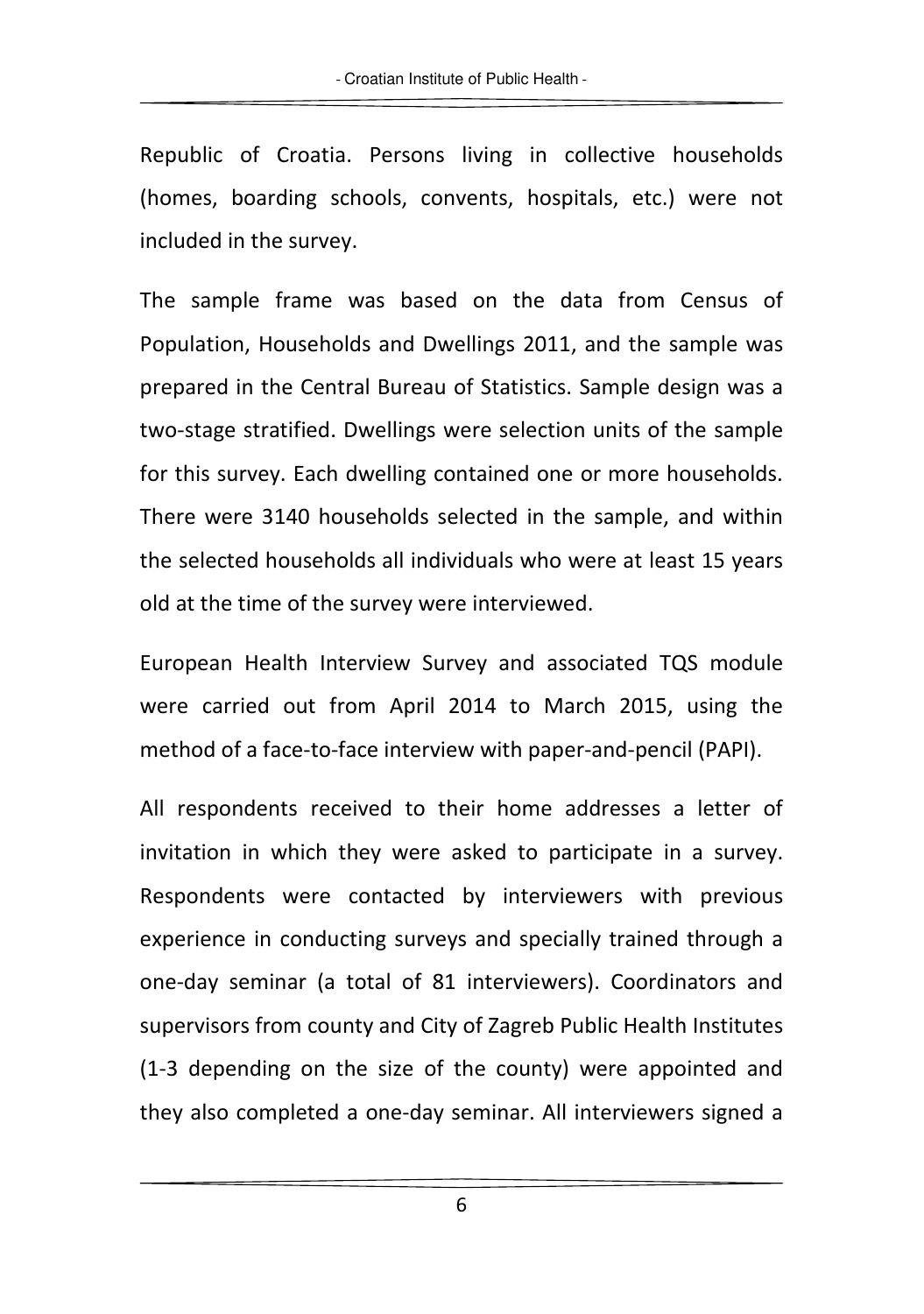statement of statistical confidentiality, and respondents signed an agreement for the interview before the interviewing started. Since the survey was conducted in population aged 15 years and older (on the day of the interview the person had to be at least 15 years of age), for those who were underage, respondent's consent was signed by a parent or guardian.

The questionnaire "Tobacco Questions for Surveys" contains 22 questions, three questions relating to the status and the prevalence of smoking, i.e. measure the prevalence of smoking in the population. Other issues related to the use of tobacco products, the use of smokeless tobacco, exposure to cigarette smoke, advice on smoking cessation, perception of information against smoking, perception of promotion of cigarettes and issues related to the costs of purchasing cigarettes.

The obtained data can be used for assessment and monitoring of existing policies and tobacco control programmes, as well as for planning and implementation of new intervention programmes at the national level and in the local community.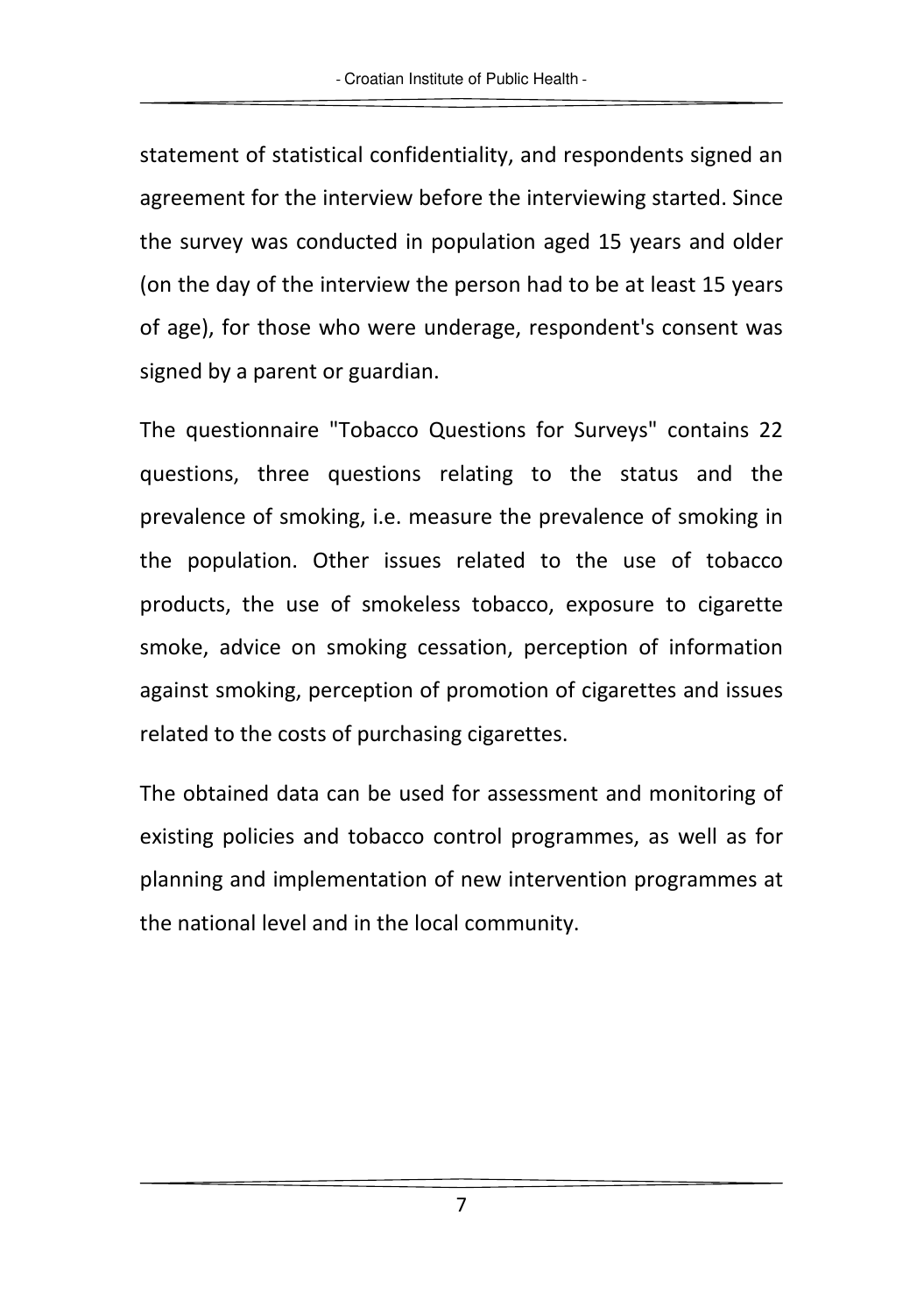# **RESULTS**

#### **TOBACCO SMOKING STATUS AND PREVALENCE**

According to the TQS results 31.1% of population in Croatia are smokers (27.5% are daily smokers and 3.6% occasional smokers - Figure 1).



There are 35.3% smokers among men (31.8% daily smokers and 3.5% occasional smokers - Figure 2), while among women there are 27.1% smokers (23.4% daily smokers and 3.7% occasional smokers - Figure 3).

**Figure 2. Current smoking status – men (%)** 



**Figure 1. Current smoking status (%)**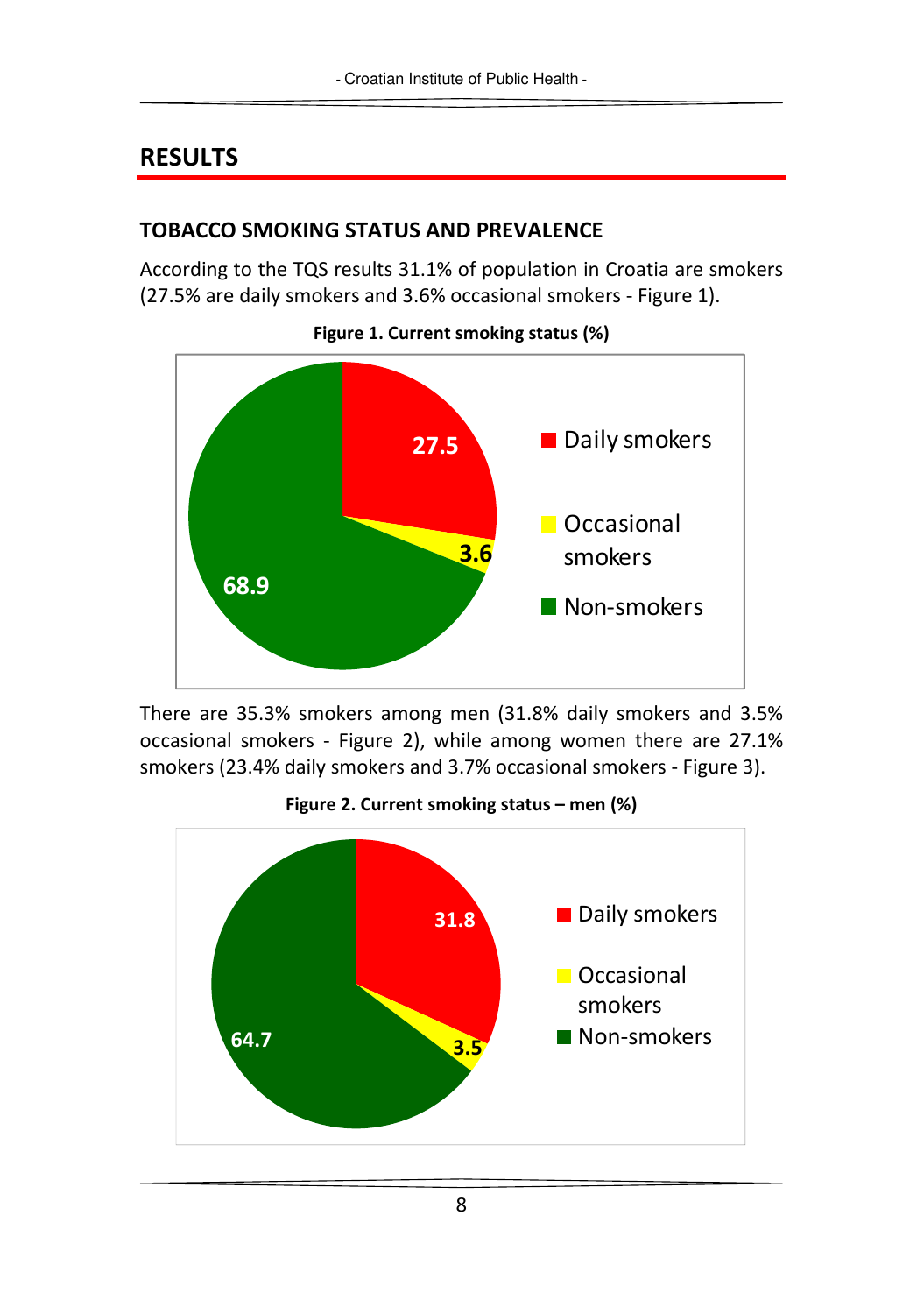

**Figure 3. Current smoking status - women (%)**

According to the age, the share of smokers is the highest in the age group 25-44 years (38.9%), followed by the age group 45-64 years (36.5%), 15-24 years (30.0%) and 65+ years (11.5%) – Figure 4.



**Figure 4. Current smoking status according to the age (%)**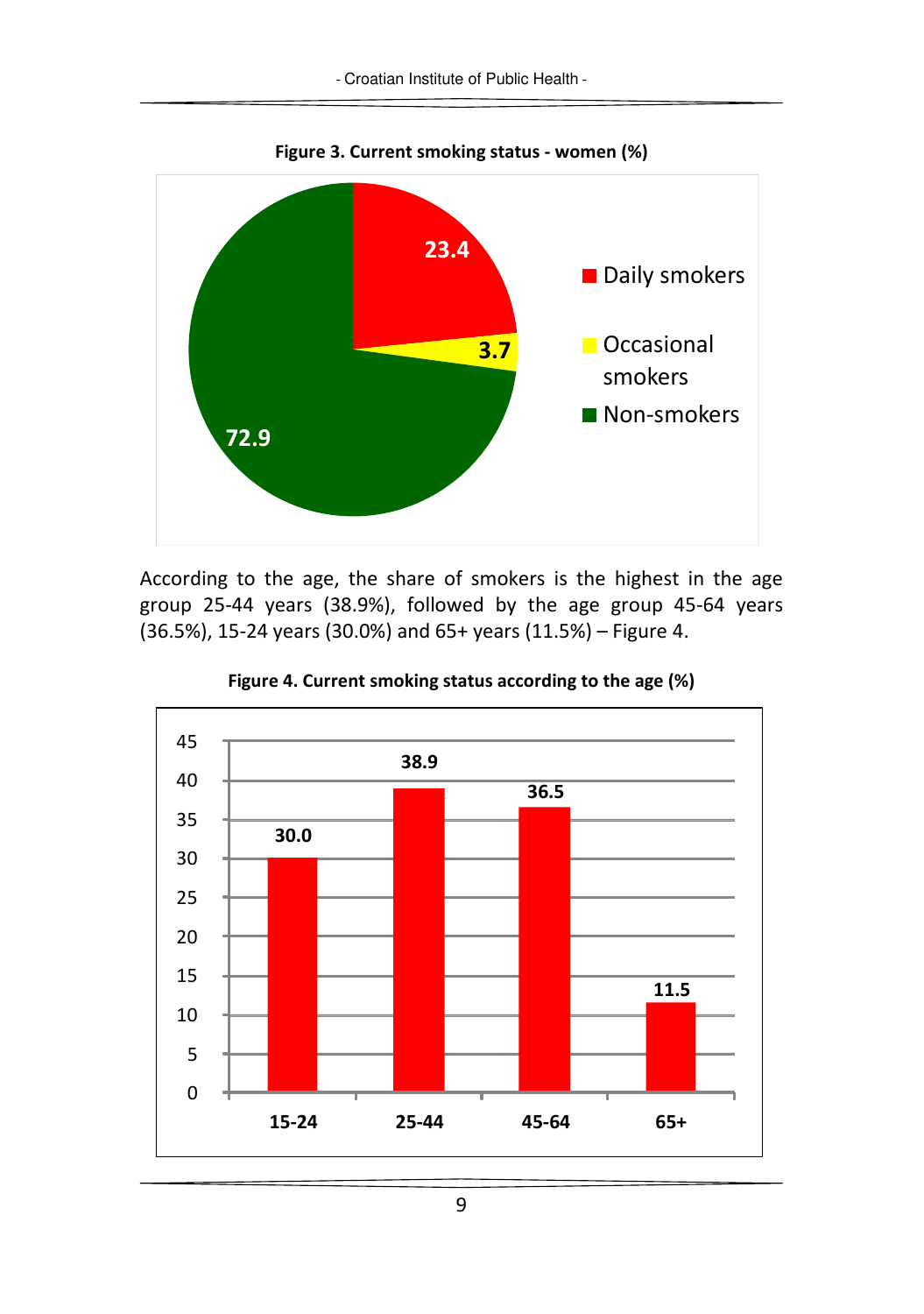According to the educational level, share of smokers is the highest among respondents with completed high school or short-term secondary education after primary school (36.4%), followed by respondents with completed primary school or less (26.0%) and respondents with completed college or education higher than that (25.0%) - Figure 5.



**Figure 5. Current smoking status according to the educational level (%)** 

Out of occasional smokers, 43.9% are former daily smokers, while 56.1% have never been daily smokers (Figure 6).



**Figure 6. Former smoking status – occasional smokers (%)**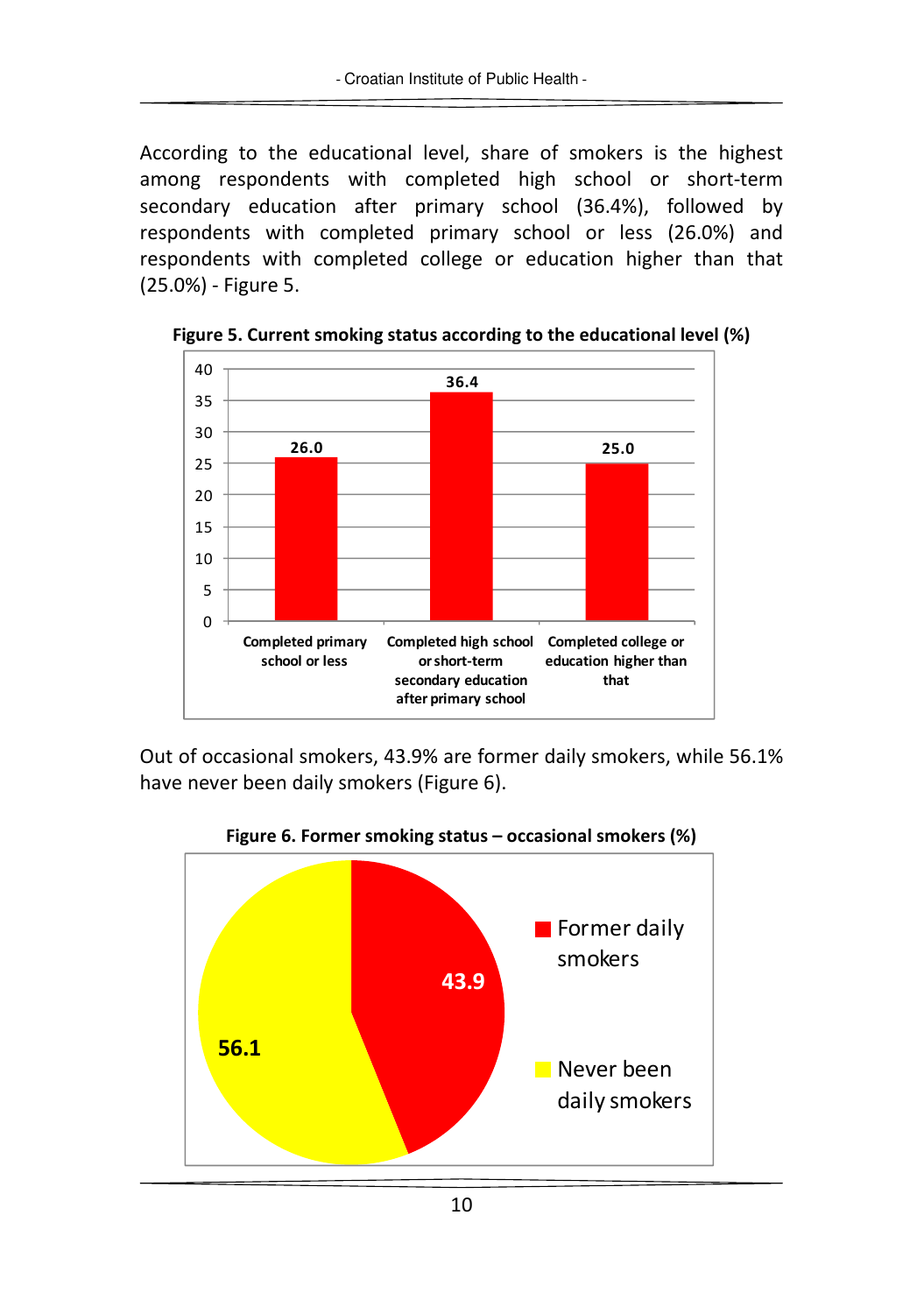Out of non-smokers, 21.1% are former smokers (14.6% are former daily smokers, while 6.5% are former occasional smokers - Figure 7).



Among male non-smokers, 29.8% are former smokers (22.1% are former daily smokers and 7.8% are former occasional smokers - Figure 8), while among female non-smokers, 13.7% are former smokers (8.2% are former daily smokers and 5.5% are former occasional smokers - Figure 9).



**Figure 8. Former smoking status – non-smokers – men (%)**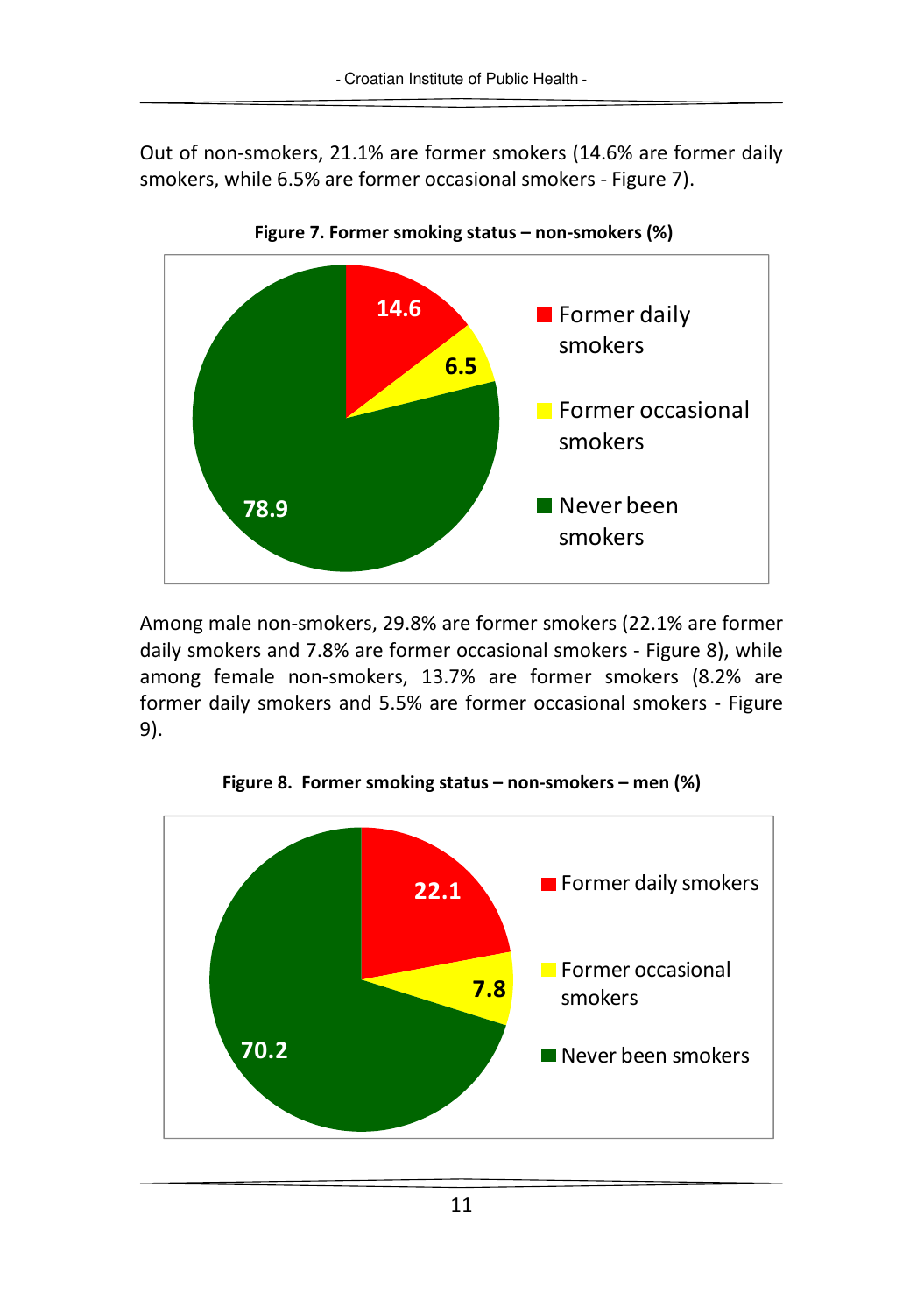

**Figure 9. Former smoking status – non-smokers – women (%)** 

#### **USE OF TOBBACCO PRODUCTS**

Concerning tobacco products, 27.8% of all respondents smoke manufactured cigarettes (among men this share is 31.1% and among women 24.8% - Figure 10).



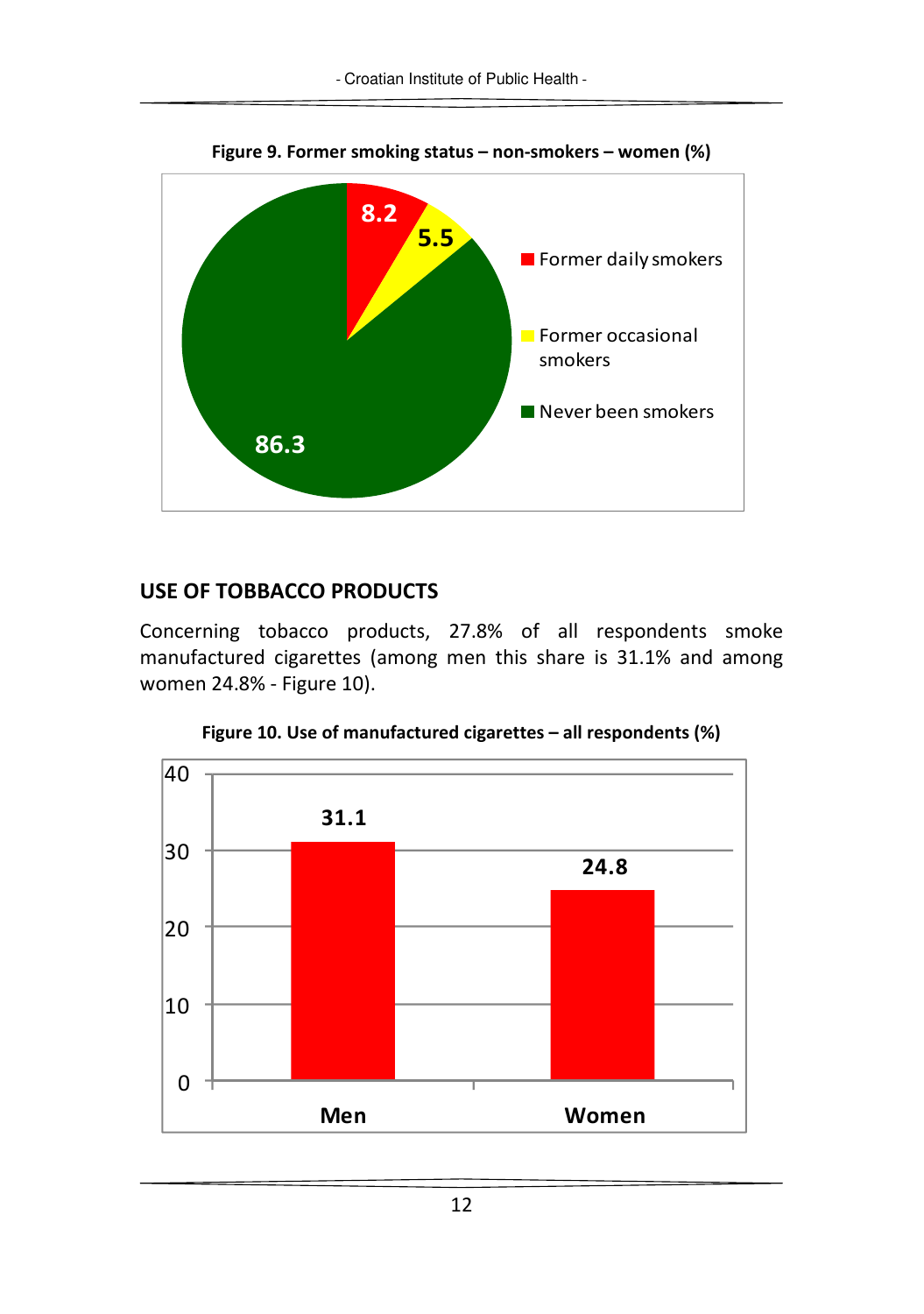Hand-rolled cigarettes are smoked by 2.7% of all respondents (among men this share is 3.6% and among women 1.9% - Figure 11).



**Figure 11. Use of hand-rolled cigarettes – all respondents (%)** 

Number of manufactured cigarettes smoked on average per day among those respondents who smoke at least one cigarette per day or more, is 15.9% (among men 18.9% and among women 12.6%). According to the age, smokers in age group 15-24 years smoke 11.2 cigarettes on average per day, in age group 25-44 years 15.4 cigarettes a day, in age group 45- 64 years 17.7 and in age group 65+ 17.3 cigarettes per day (Figure 12).

 **Figure 12 – Average number of manufactured cigarettes smoked per day smokers** 



If smokers are divided into groups according to the average number of cigarettes smoked per day, the largest share has the group with 15-24 cigarettes smoked per day (46.0%), followed by the group with 10-14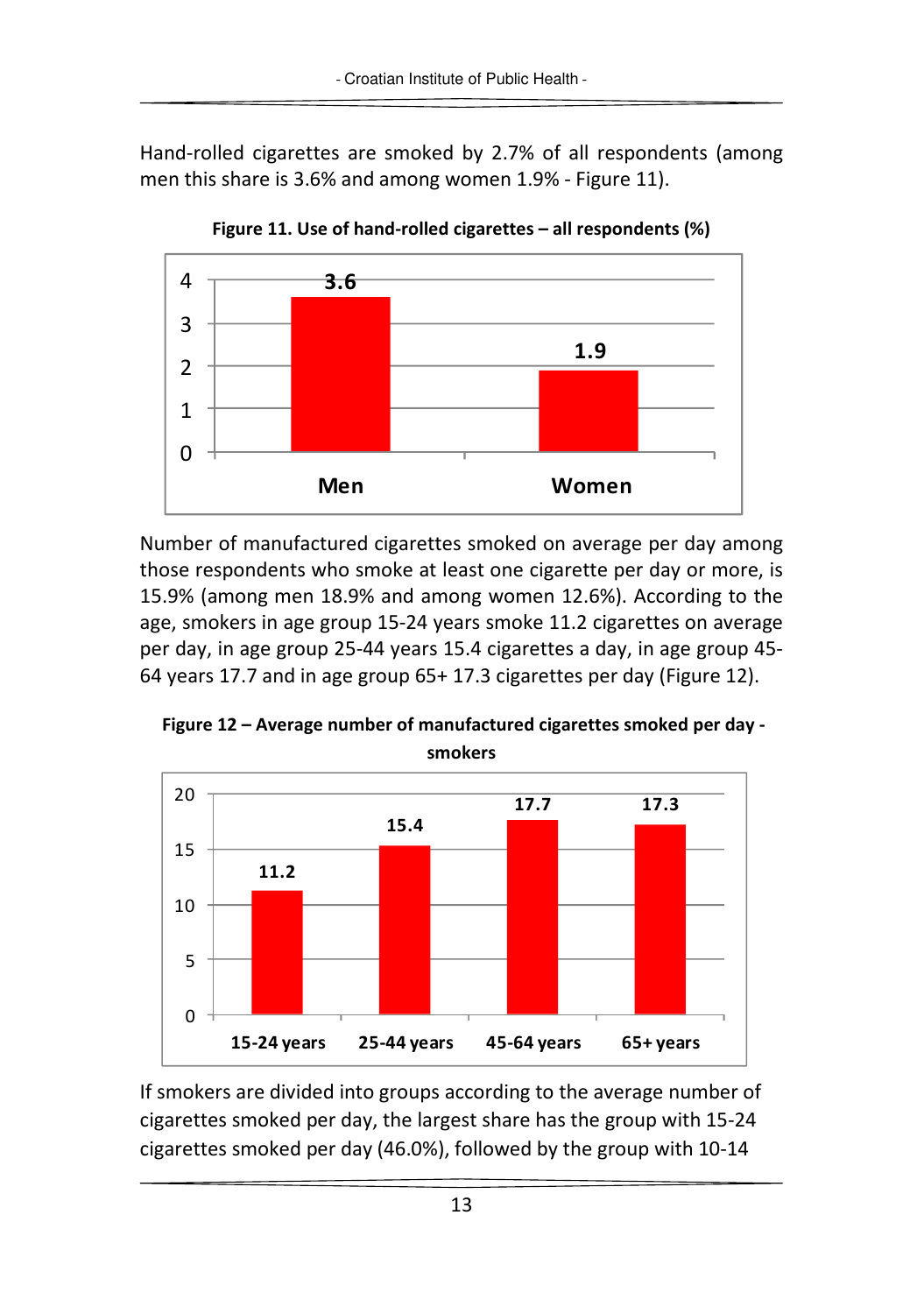cigarettes smoked per day (20.6%), the group with 5-9 (11.6%), 25 and more (11.2%) and less than 5 (10.5%) cigarettes smoked per day (Figure 13).



**Figure 13. Share of groups according to the number of cigarettes smoked per day - smokers (%)** 

Among men the highest share has the group with 15-24 cigarettes smoked per day (52.0%), followed by the group with 25 and more cigarettes smoked per day (16.6%), the group with 10-14 (16.5%), 5-9 (8.1%) and less than 5 (6.9%) cigarettes smoked per day (Figure 14).

**Figure 14. Share of groups according to the number of cigarettes smoked per day - smokers - men (%)** 

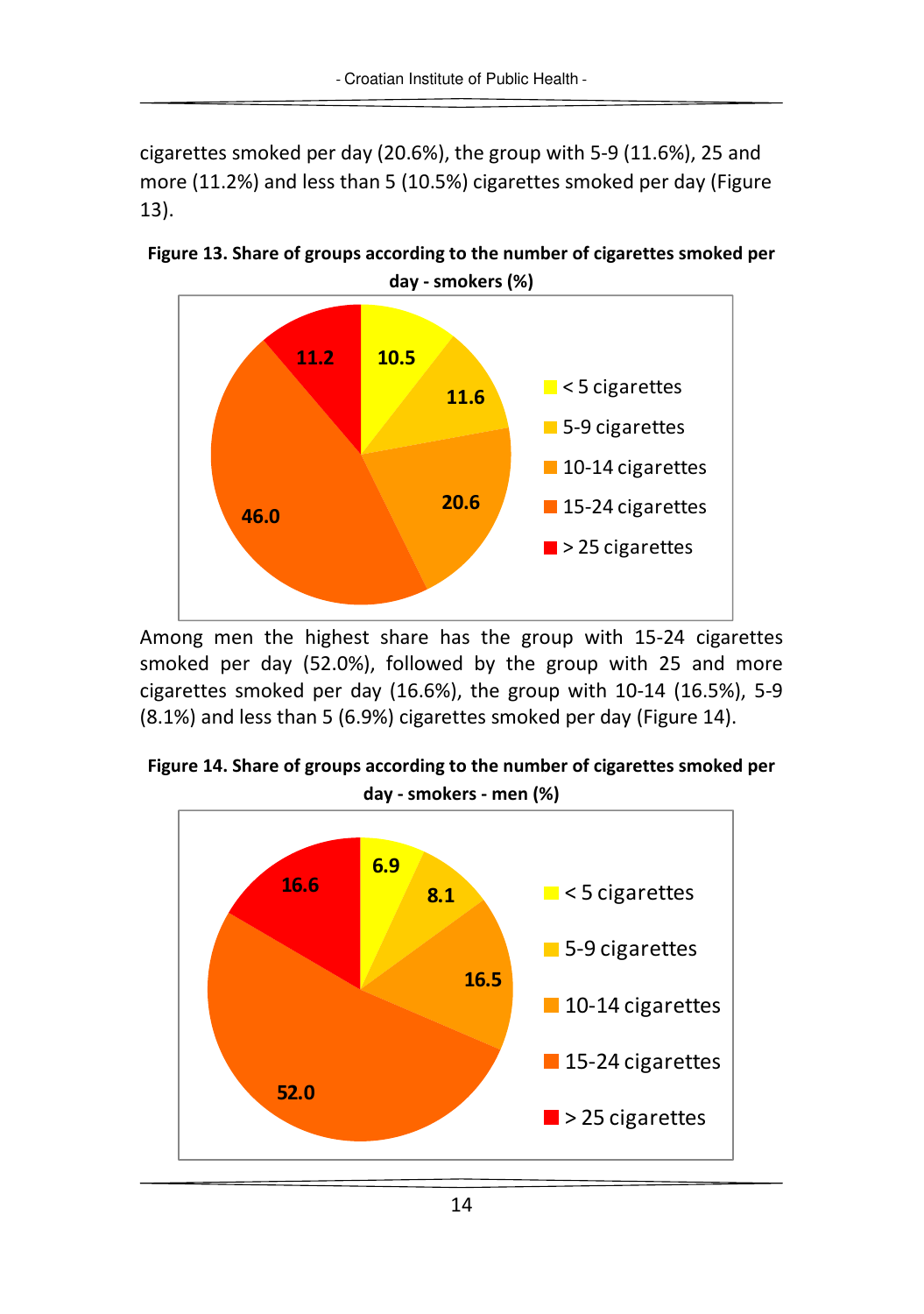Among women the highest share also has the group with 15-24 cigarettes smoked per day (39.0%) followed by the group with 10-14 cigarettes smoked per day (25.8%), 5-9 (15.8%), less than 5 (14.8%) and 25 and more cigarettes smoked per day (Figure 15).





#### **USE OF SMOKELESS TOBBACCO**

Only 0.6% of respondents use smokeless tobacco.

#### **EXPOSURE TO SECONDHAND SMOKE**

Out of non-smokers, 21.0% are exposed to the tobacco smoke in their home, equally men (20.0%) and women (21.9%). However, according to the age, the most exposed to the tobacco smoke in their home are nonsmokers in the youngest age group 15-24 years (32.9%), followed by the age groups 25-44 years (21.9%), 45-64 years (20.7%) and 65+ years (14.2%) – Figure 16.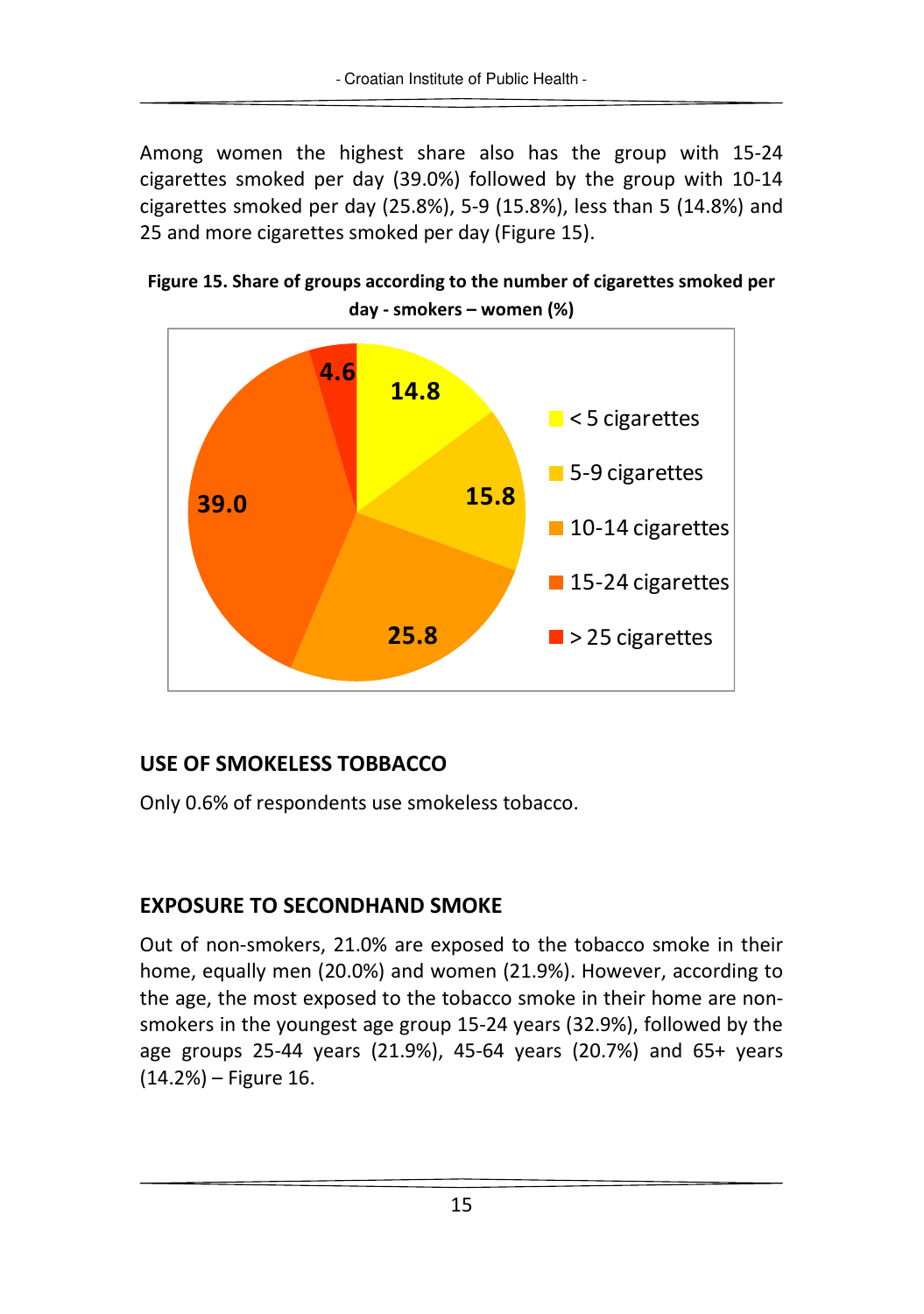

**Figure 16. Exposure to tobacco smoke at home – non-smokers according to the age (%)** 

According to the educational level, respondents non-smokers with completed college or education higher than that were less exposed to tobacco smoke at home (13.8%) compared to the respondents nonsmokers with completed primary school or less (20.1%) and respondents with completed high school or short-term secondary education after primary school (20.9%) – Figure 17.

**Figure 17. Exposure to tobacco smoke at home – non-smokers according to the educational level (%)** 

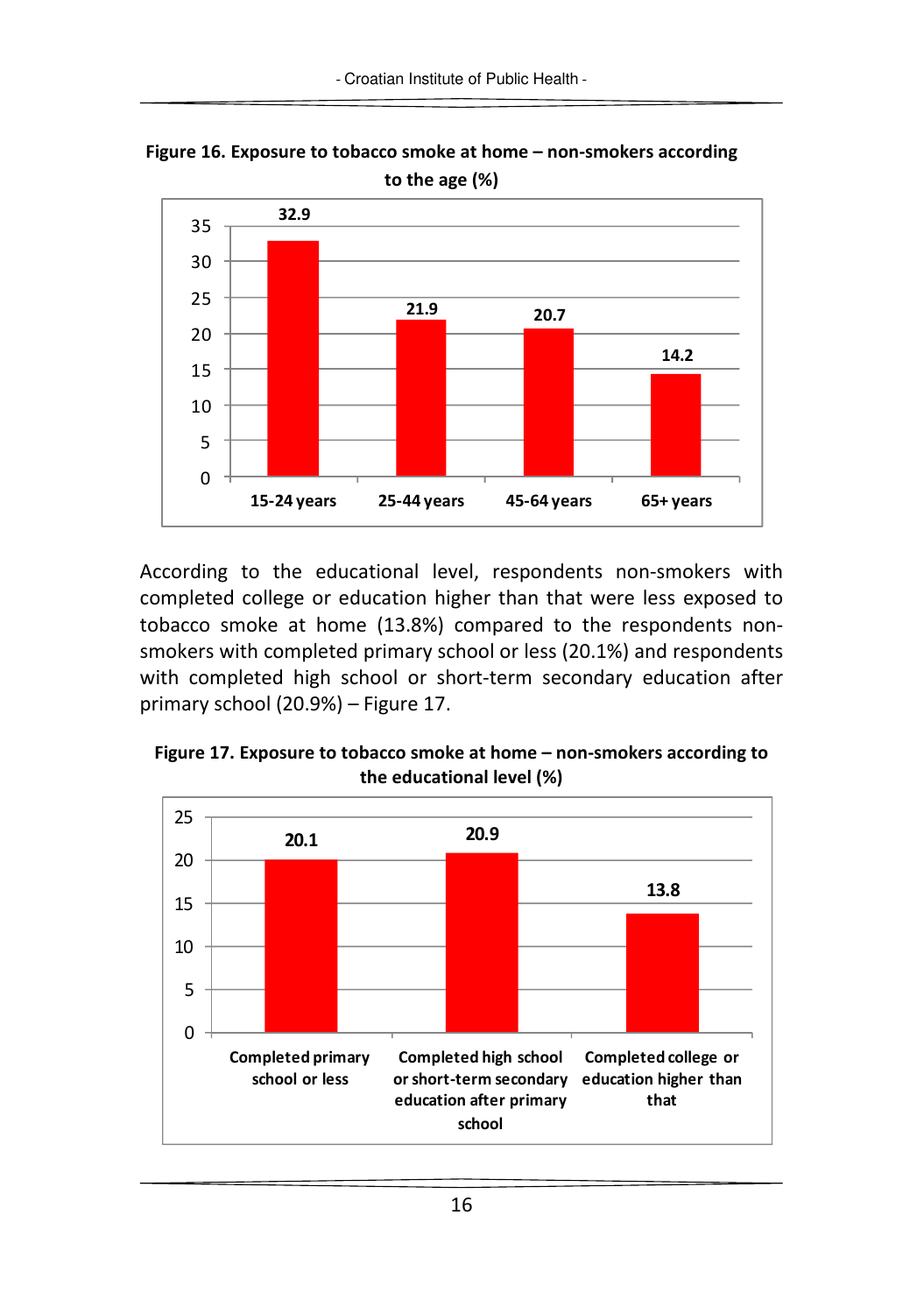Concerning exposure to tobacco smoke at work, 11.7% respondents non-smokers who work at least part of their worktime indoors, stated that someone smoked in their workplace during last 30 days. Among men this percentage was 15.0% and among women 8.3% (Figure 18).





According to the educational level, respondents non-smokers with completed college or education higher than that were less exposed to tobacco smoke at work (7.7%) compared to the respondents nonsmokers with completed primary school or less (13.2%) and respondents with completed high school or short-term secondary education after primary school (13.4%) – Figure 19.



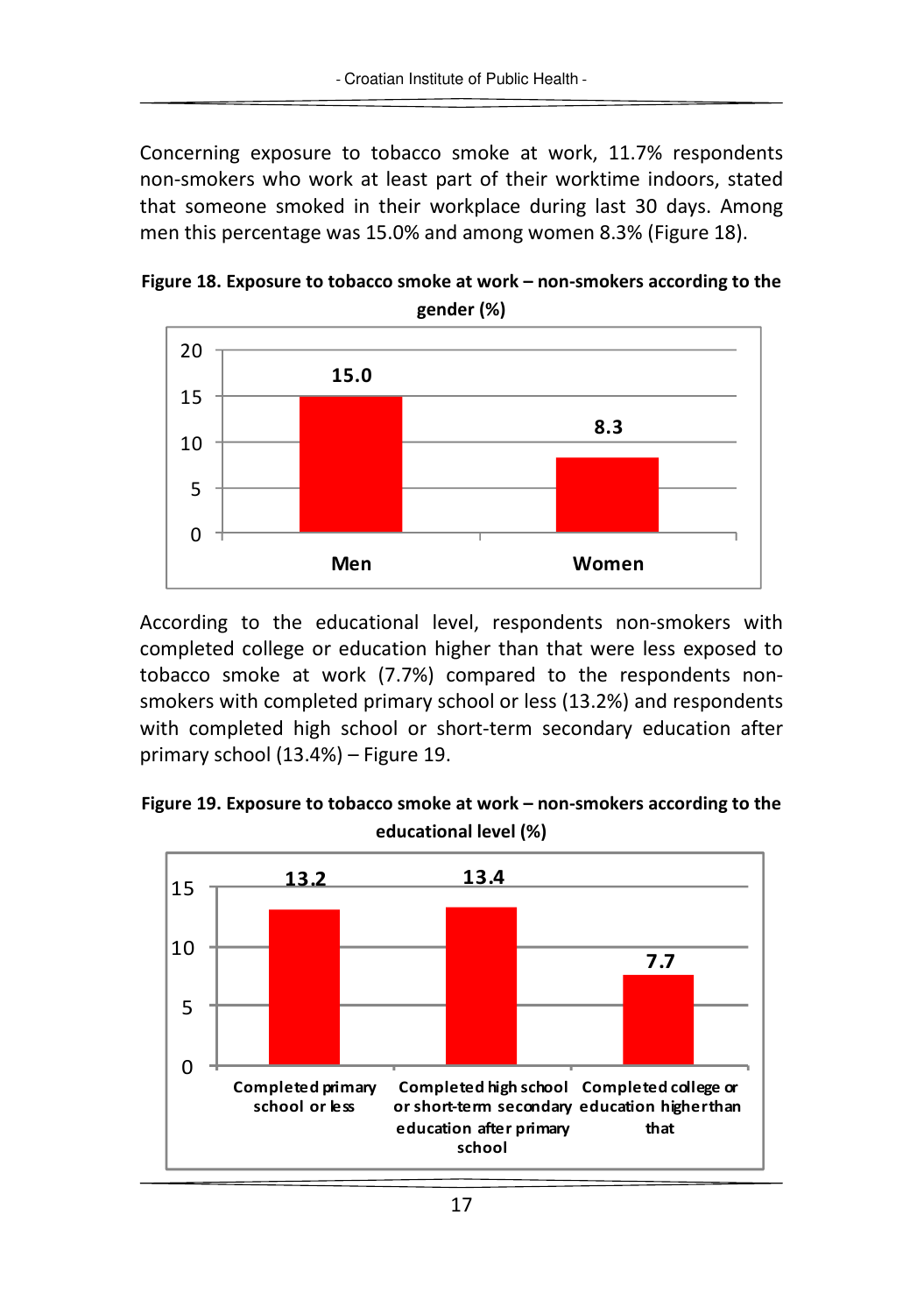#### **ADVICE TO QUIT SMOKING**

Among current smokers who visited a health care provider during the past 12 months, 47.0% was advised to quit by health care provider, evenly men (45.3%) and women (48.7%). This percentage increases according to the age and is the highest in age groups 45-64 years and 65+ years (Figure 20).

#### **Figure 20. Share of respondents who were advised to quit among smokers who visited a health care provider during the past 12 months according to age**



**(%)**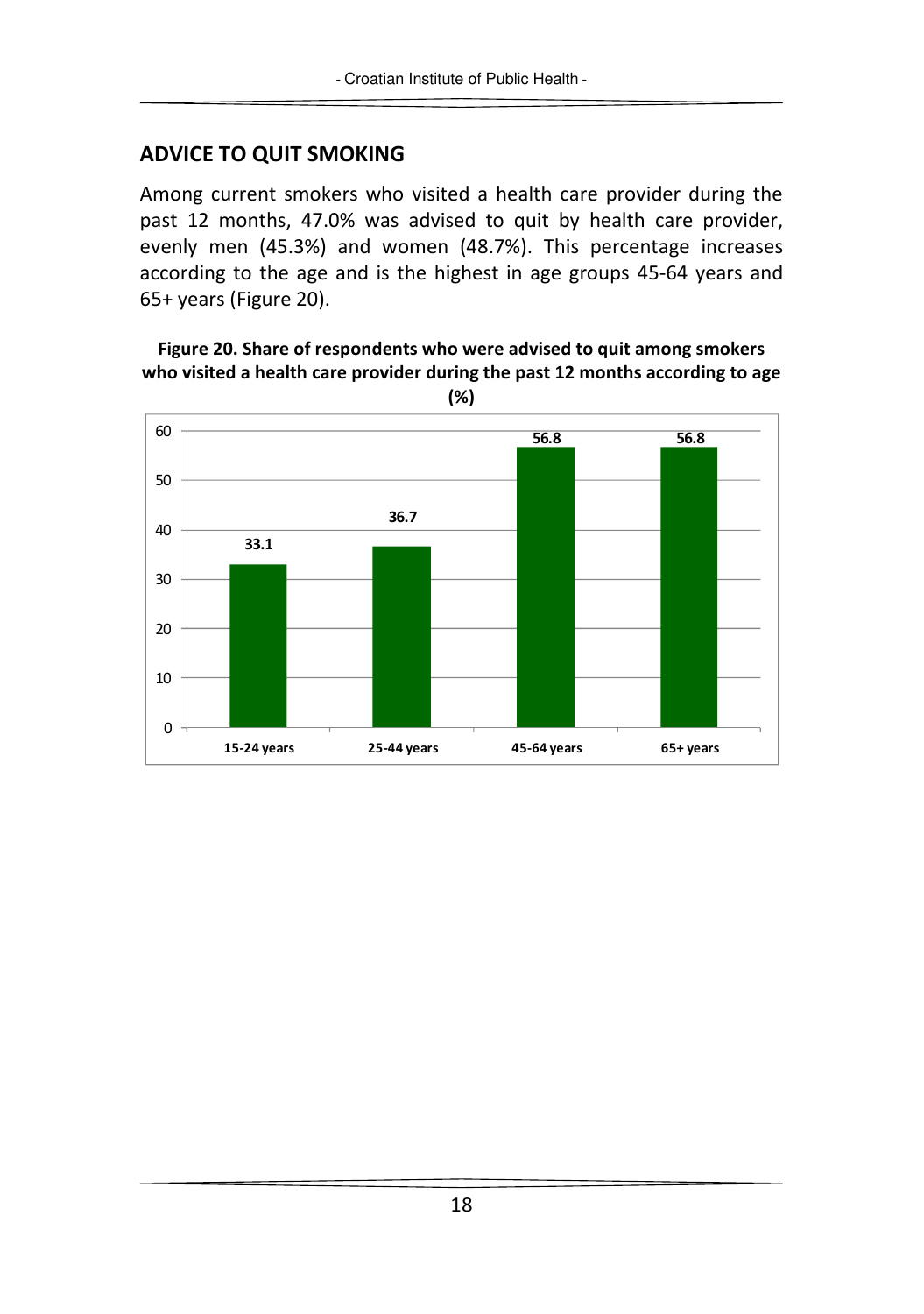#### **NOTICING ANTI-CIGARETTE SMOKING INFORMATION**

Higher percentage of smokers than non-smokers noticed anti-cigarette smoking information in newspapers or magazines (50.8% smokers vs. 38.1% non-smokers) and in television (48.6% smokers vs. 42.0% nonsmokers) during the last 30 days - Figures 21 and 22.





**Figure 22. Noticing anti-cigarette smoking information in television during last 30 days (%)** 

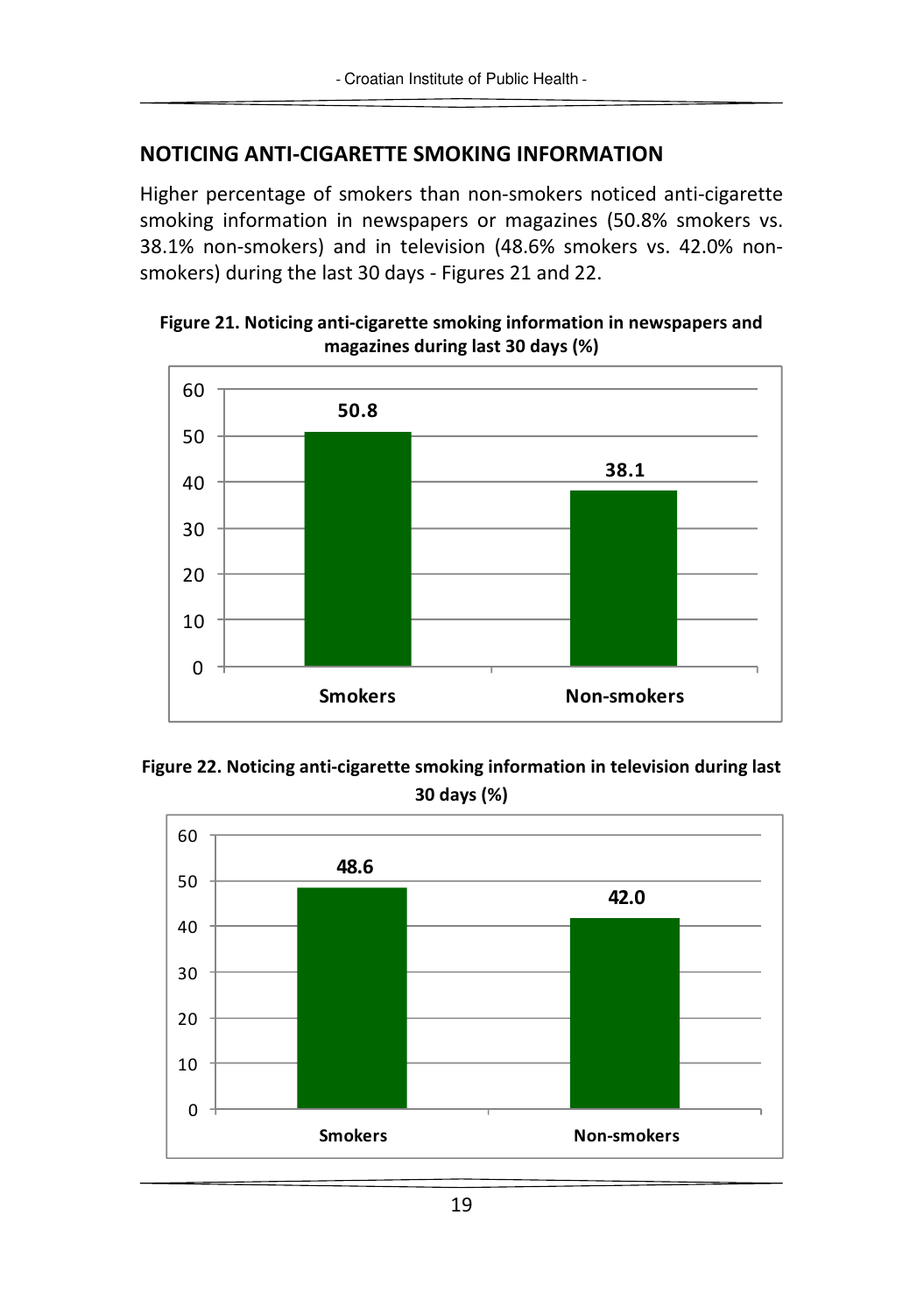Noticing anti-cigarette smoking information in newspapers or magazines during the last 30 days was different according to the urban or rural residence of the respondent – 45.0% respondents with urban residence and 38.3% respondents with rural residence noticed anti-cigarette smoking information in newspapers or magazines (Figure 23).

#### **Figure 23. Noticing anti-cigarette smoking information in newspapers and magazines during last 30 days according to the urban or rural residence of the respondent (%)**



Among smokers 94.4% noticed health warnings on cigarette packs, evenly men (93.4%) and women (95.4%). Percentage of smokers who thought about quitting smoking because of the warnings on cigarette packs was 26.9%, among men 25.1% and among women 28.8%.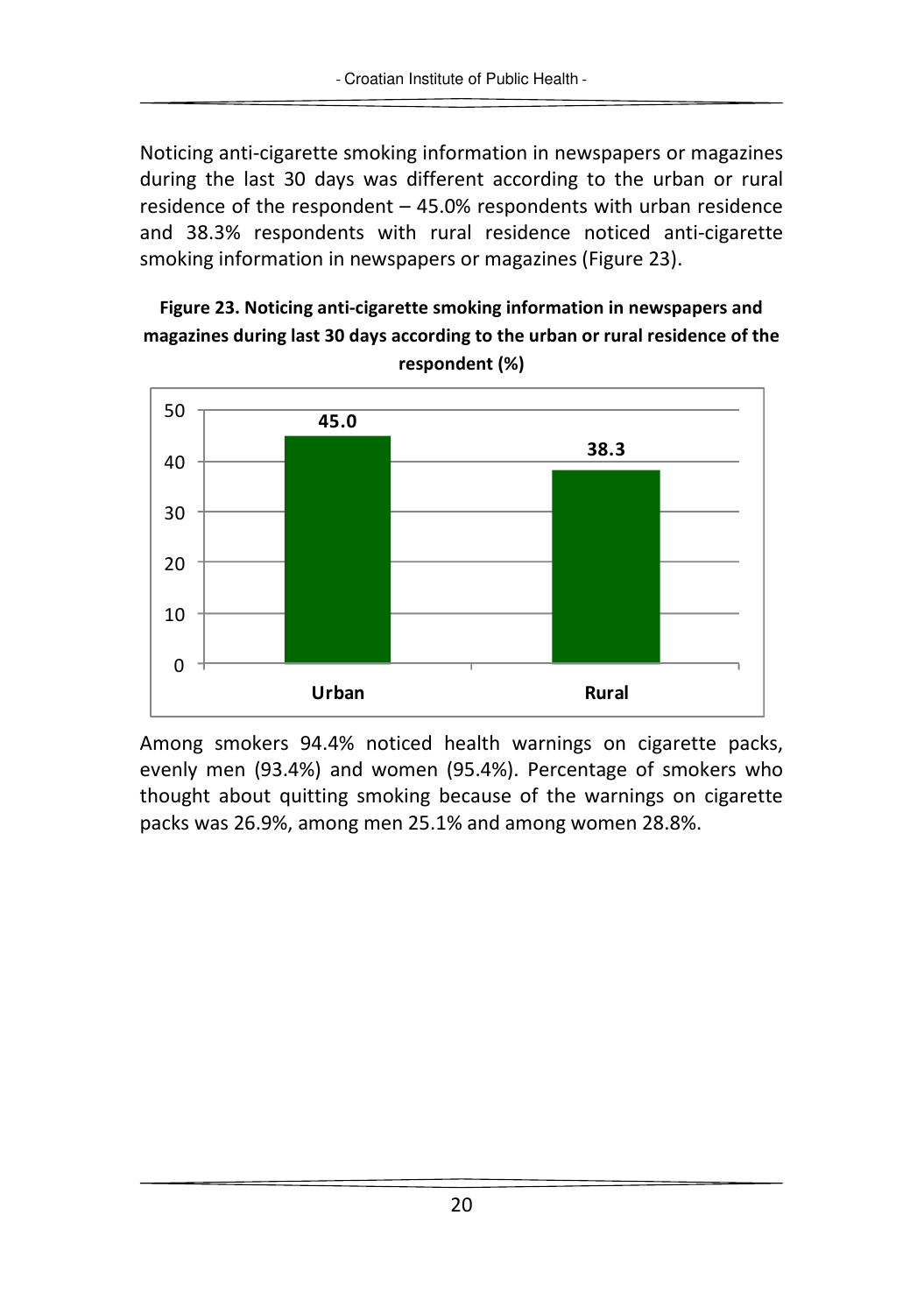#### **NOTICING CIGARETTE ADVERTISEMENTS**

Advertisements or signs promoting cigarettes in stores where cigarettes are sold were noticed in the last 30 days by 5.7% of all respondents (6.0% of men and 5.4% of women). Cigarette advertisements were noticed by 8.8% of respondents younger than 25 years and 5.2% of respondents aged 25 and more (Figure 24).



**Figure 24. Noticing advertisements or signs promoting cigarettes in stores where cigarettes are sold according to the age (%)** 

Noticing advertisements or signs promoting cigarettes was different according to the urban or rural residence of the respondent  $-4.5%$ respondents with urban residence and 7.1% respondents with rural residence noticed such advertisements (Figure 25).



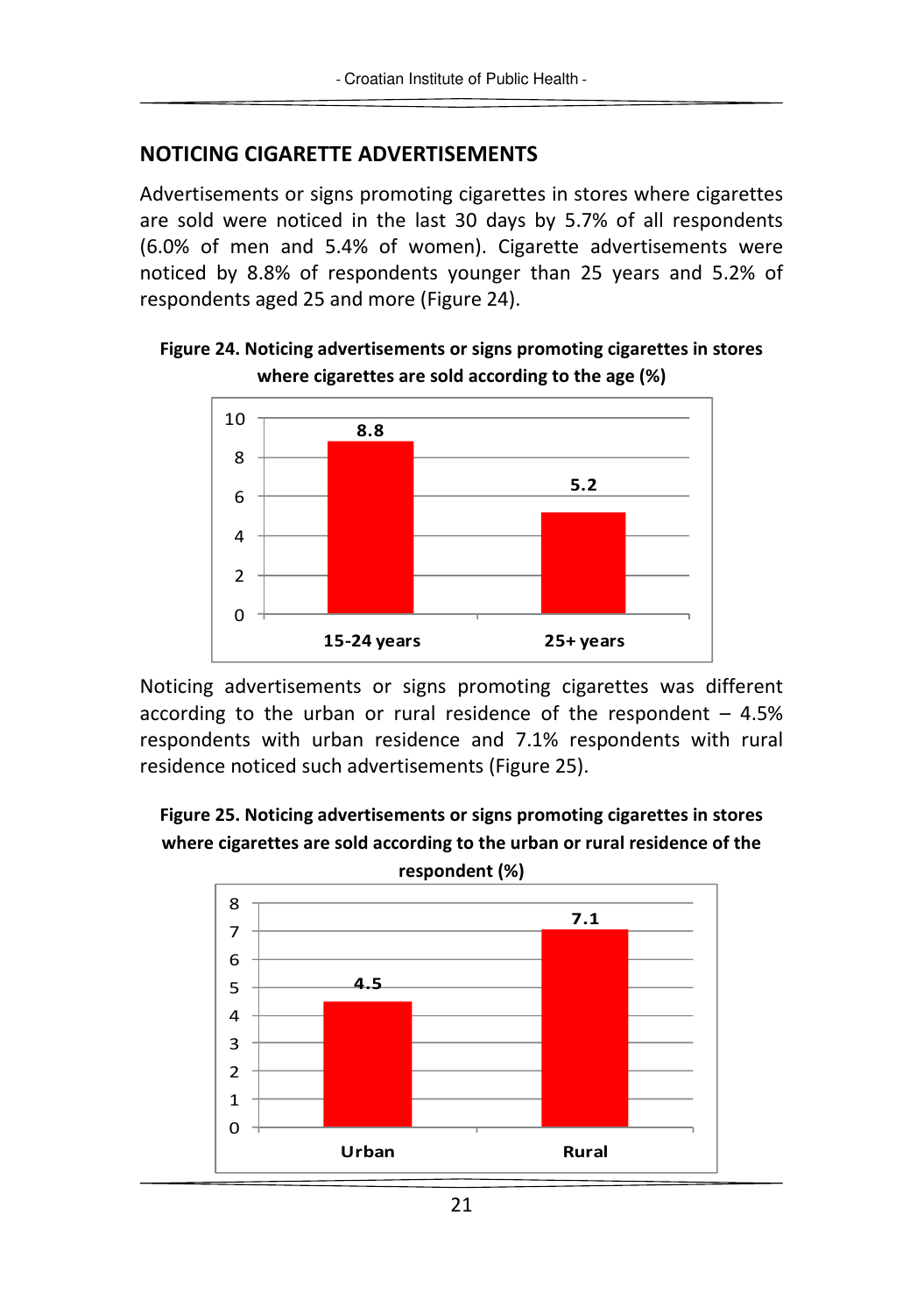Out of other forms of cigarette promotion, 1.9% respondents noticed in the last 30 days clothing or other items with a cigarette brand name or logo. All other forms of cigarette promotion (free samples of cigarettes, cigarettes at sale prices, coupons for cigarettes, free gifts or special discount offers on other products when buying cigarettes, cigarette promotions in the mail) were noticed by less than 0.5% respondents.

#### **EXPENDITURES FOR BUYING CIGARETTES**

Average cost of a pack of manufactured cigarettes (containing 20 cigarettes) calculated according to the WHO methodology in local currency was 21.49 HRK.

Average costs of 100 packs of manufactured cigarettes (20 cigarettes per pack) as percentage of Gross Domestic Product (GDP) per capita was 2.77%.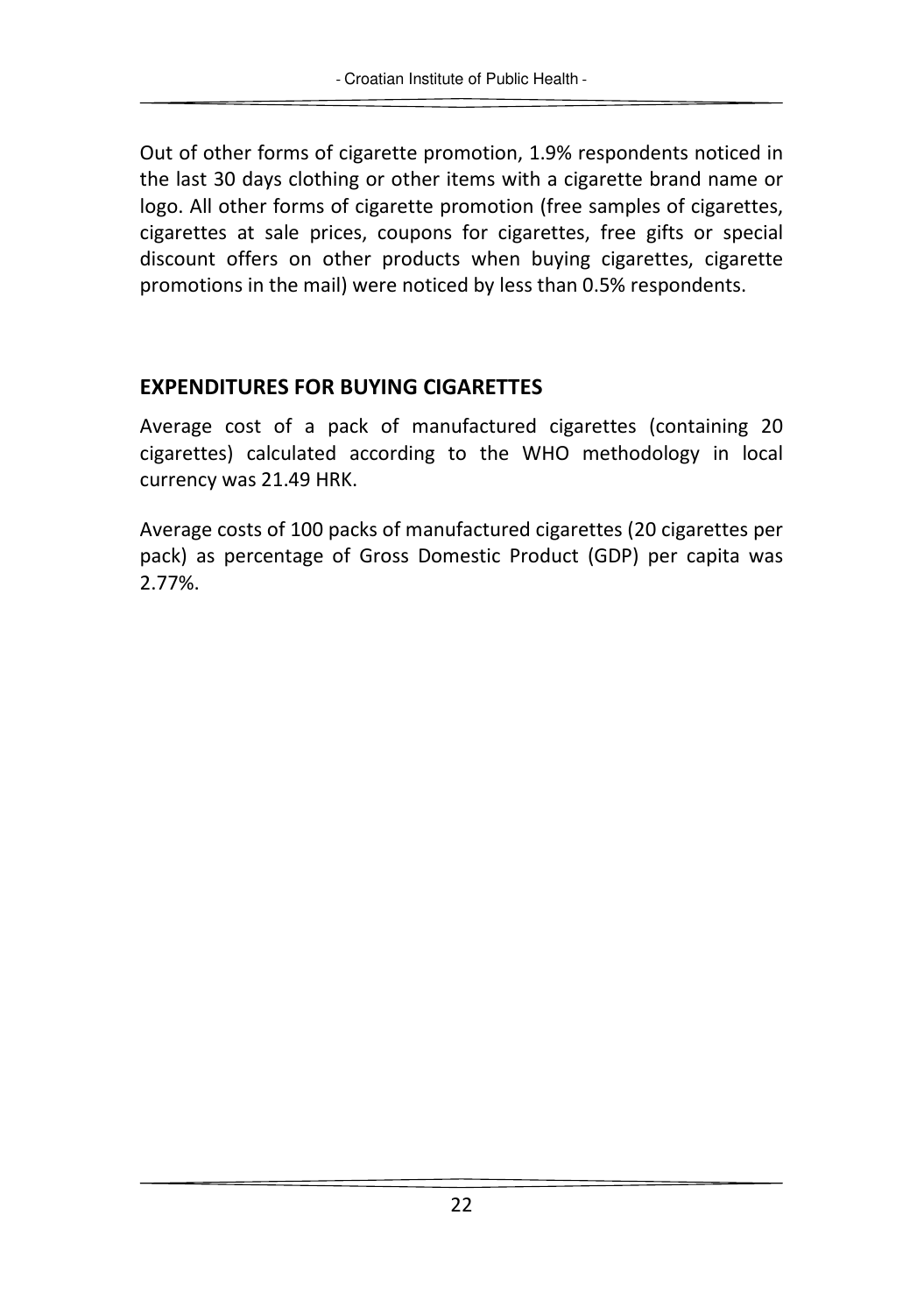# **CONCLUSIONS**

- 1. According to the TQS results, 31.1% of population in Croatia are smokers (27.5% daily smokers and 3.6% occasional smokers).
- 2. There are 35.3% smokers among men and 27.1% smokers among women.
- 3. The share of smokers is the highest in the age group 25-44 years (38.9%) and the lowest in the age group 65+ years (11.5%).
- 4. According to the educational level, share of smokers is the highest among respondents with completed high school or short-term secondary education following primary school (36.4%).
- 5. Out of non-smokers, 21.1% are former smokers.
- 6. Among male non-smokers, 29.8% are former smokers, while among female non-smokers, 13.7% are former smokers.
- 7. Number of manufactured cigarettes smoked on average per day among those respondents who smoke at least one cigarette per day or more, is 15.9.
- 8. Number of manufactures cigarettes smoked on average per day among male smokers is 18.9 and among female 12.6.
- 9. According to the age, smokers in age group 15-24 years smoke the lowest number of manufactured cigarettes on average per day (11.2), while smokers in age group 45-64 years smoke the highest number (17.7).
- 10. The highest share of smokers smokes 15-24 cigarettes per day.
- 11. Only 0.6% of respondents use smokeless tobacco.
- 12. Out of non-smokers, 21.0% are exposed to the tobacco smoke at home.
- 13. According to the age, the most exposed to the tobacco smoke in their home are non-smokers in the age group 15-24 years (32.9%).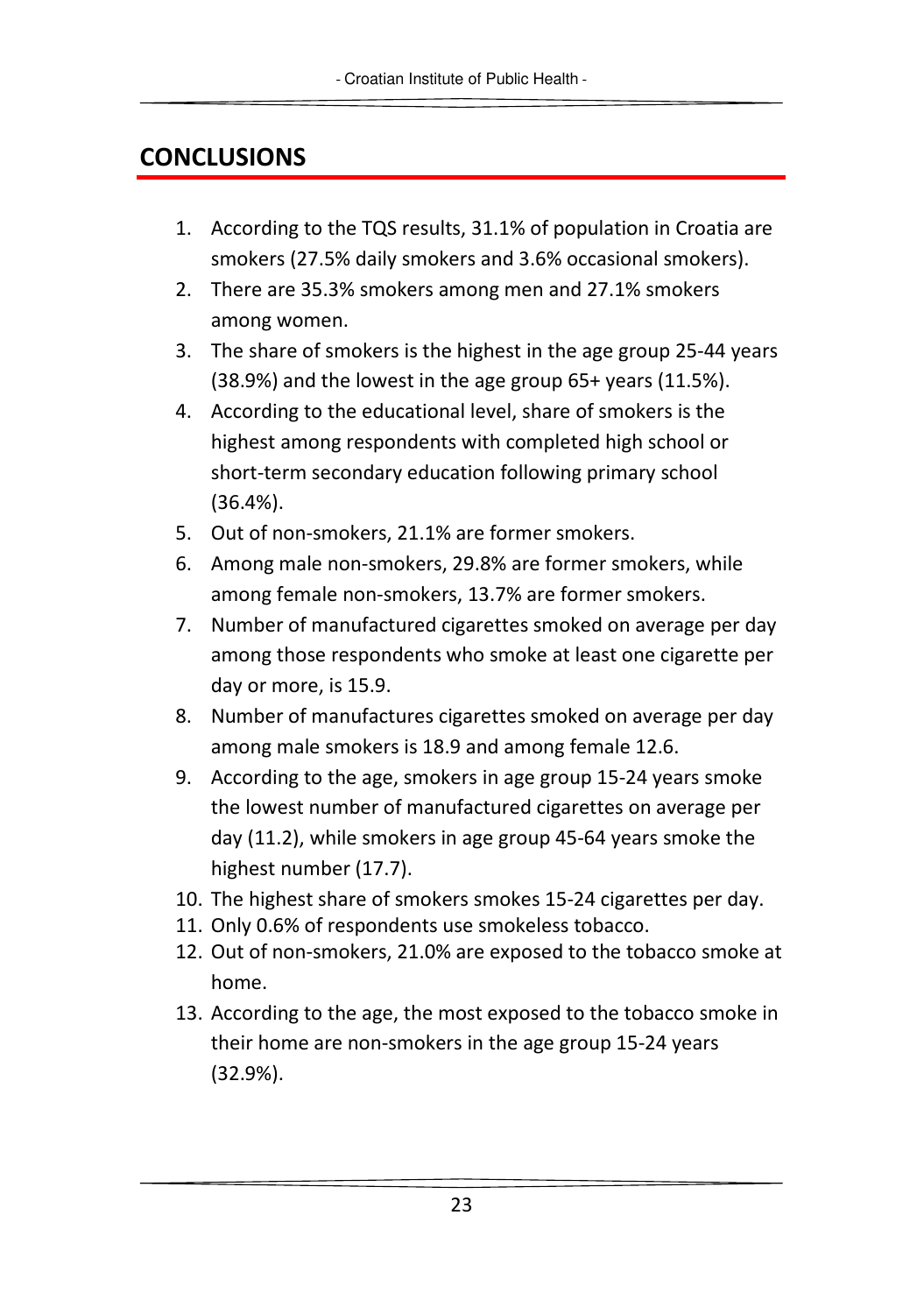- 14. According to the educational level, non-smokers with completed college or education level higher than that, were the least exposed to tobacco smoke at home (13.8%).
- 15. Out of non-smokers who work at least part of their worktime indoors, 11.7% were exposed to tobacco smoke at their workplace, more men (15.0%) than women (8.3%).
- 16. According to the educational level, respondents with completed college or education higher than that were the least exposed to tobacco smoke at work (7.7%).
- 17. Among current smokers who visited a health care provider during the past 12 months, 47.0% were advised to quit, mostly those in age groups 45-64 years and 65 years and older.
- 18. Among smokers, 94.4% noticed health warnings on cigarette packs and 26.9% thought about quitting smoking because of these warnings.
- 19. Advertisements or signs promoting cigarettes in stores where cigarettes are sold were noticed in the last 30 days by 5.7% of respondents.
- 20. Average cost of a pack of manufactured cigarettes (containing 20 cigarettes) calculated according to the WHO methodology in local currency was 21.49 HRK.